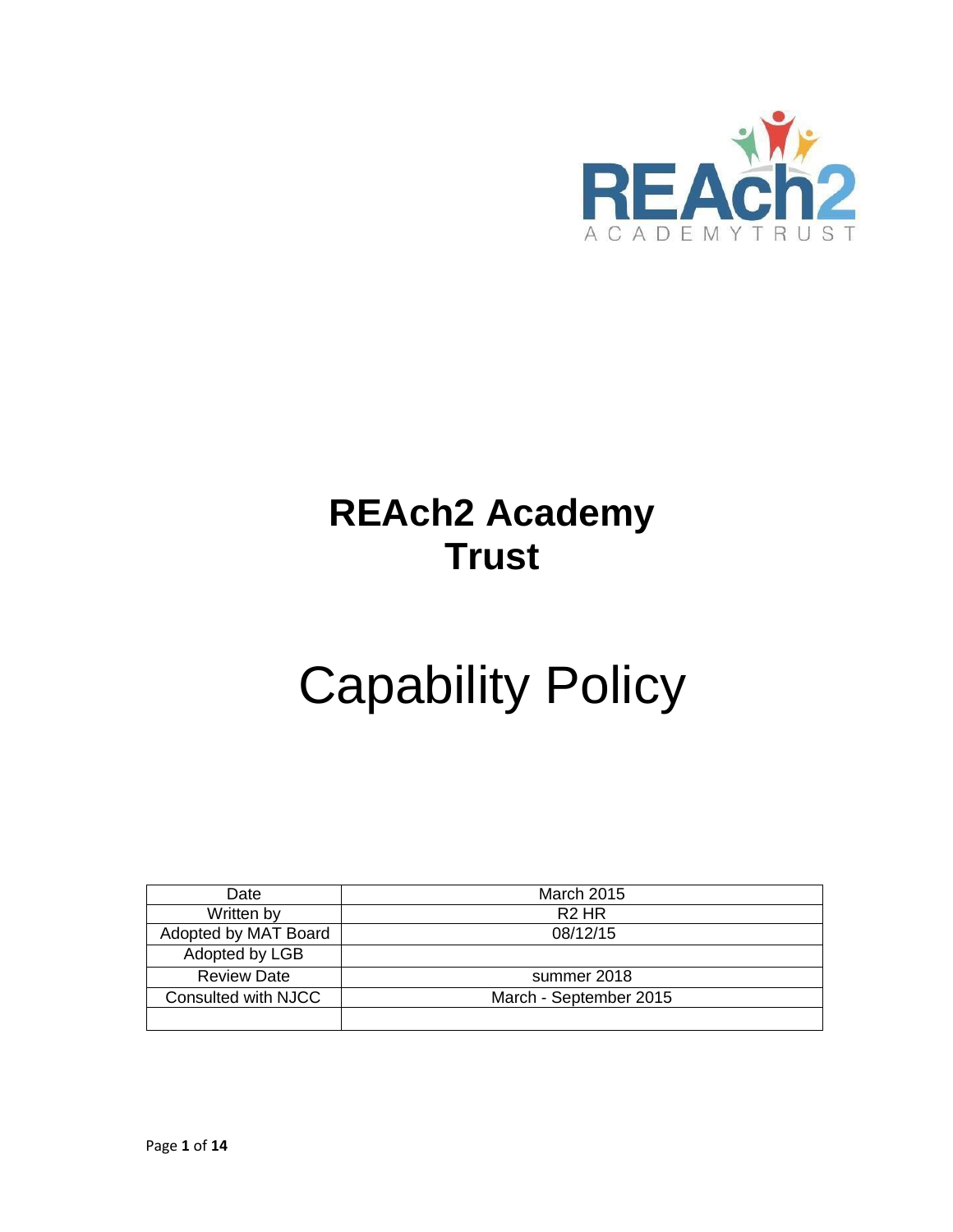# **Contents Page**

| 1              |  |
|----------------|--|
| $\overline{2}$ |  |
| 3              |  |
| 4              |  |
| 5              |  |
| 6              |  |
| 7              |  |
| 8              |  |
| 9              |  |
| 10             |  |
| 11             |  |
| 12             |  |
| 13             |  |
| 14             |  |
| 15             |  |

#### **Appendices**

|--|--|--|--|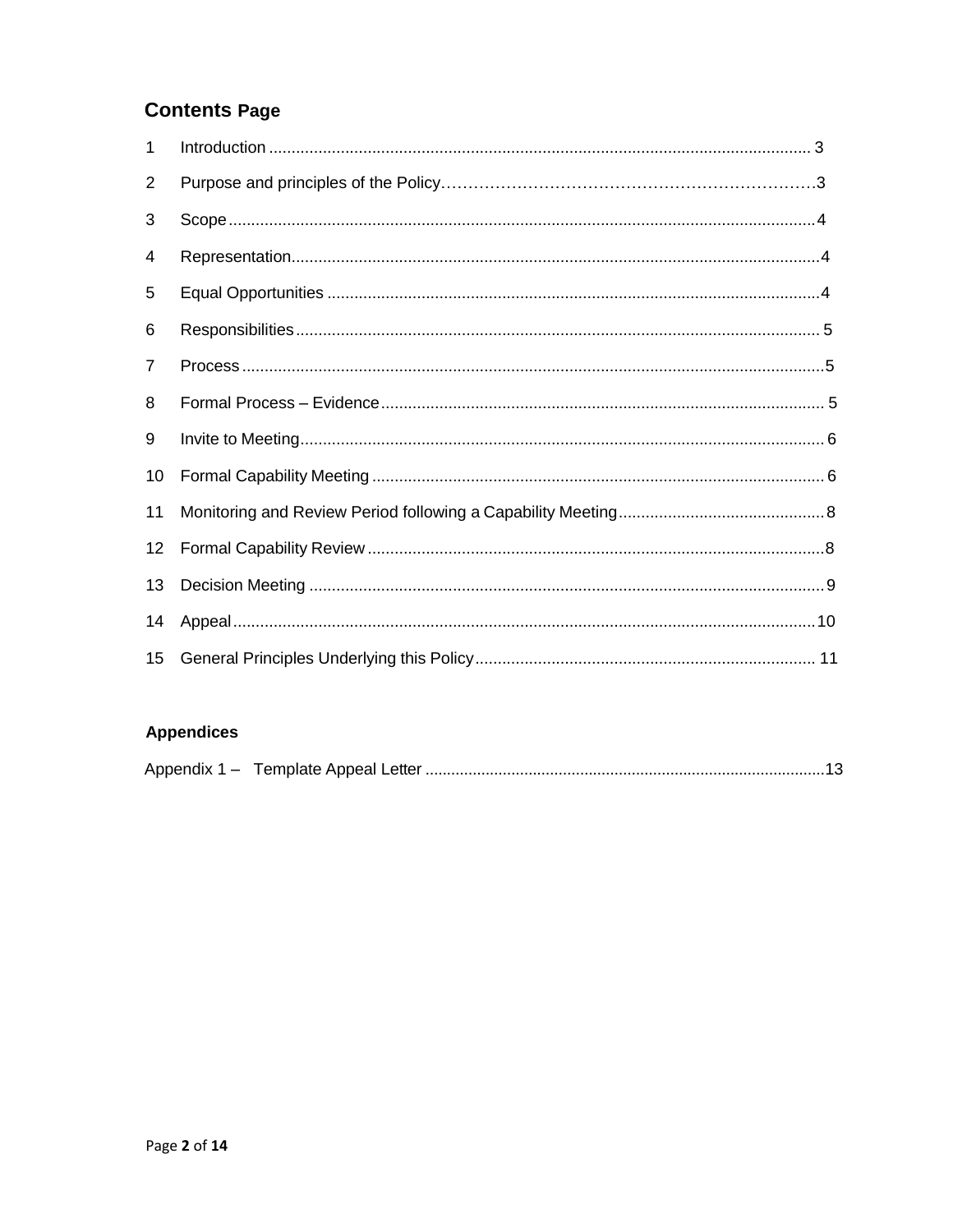#### **1 Introduction**

- 1.1 REAch2 Academy Trust is committed to ensuring that issues of capability are dealt with in a fair and consistent way across the Trust.
- 1.2 The procedure has been adopted by the REAch2 MAT Board and by the [insert name of academy] Local Governing Body on the dates shown on the front page. This policy has been consulted on with the recognised teaching staff unions through the REAch2 National Joint Consultative Committee.

#### **2 Purpose and Principles of the Policy**

- 2.1 For the purposes of this policy, lack of capability is defined as a situation in which an employee fails consistently to perform his or her duties to a professionally acceptable standard. Capability concerns may be about a single matter or a number of related issues.
- 2.2 The purpose of the policy is to address and resolve problems in capability at the earliest possible stage, in a supportive way that takes account of individual circumstances, whilst the employee continues to carry out their role, so that the teacher's performance is given the opportunity to improve and theproblem

resolved. Concerns about performance should initially be addressed through support provided within the appraisal process before consideration is given to the capability procedure.

- 2.3 The procedure documented in this policy is designed to help and encourage all staff to achieve and maintain acceptable standards of capability and work performance. However, at the conclusion of the process, capability action, may, at its extreme, lead to dismissal.
- 2.4 The Capability policy will not be implemented unless a support plan has been in place for an agreed period and the employee has been provided with at least 8 weeks of support for their performance to improve under the appraisal process. The capability procedure must be kept entirely separate from initial support provided under the appraisal process.
- 2.5 Managers should consider whether concerns over capability relate to family/personal circumstances or short term health problems. Consideration will also be given to any circumstances within the school environment (please see section 7).
- 2.6 This policy is not intended as a substitute for good management and sound employment practices such as the induction of new staff/ newly promoted staff, good management, and comprehensive appraisal / performance management. Generally, performance should be discussed regularly as part of the employee's supervision, and underperformance identified and tackled early. Early identification of problems through appraisal will help to avoid formal capability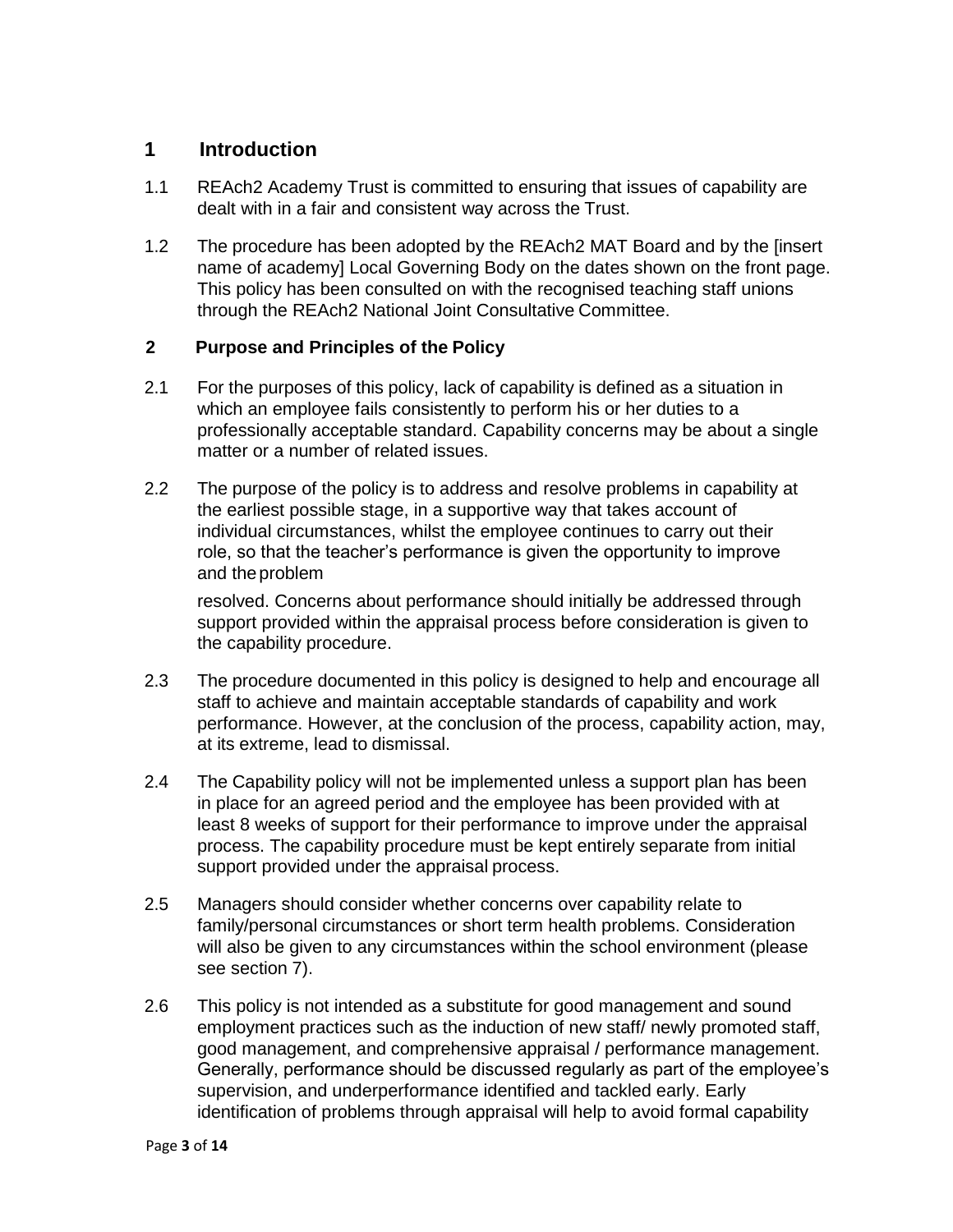procedures, however, there will inevitably be cases where a more formal and structured approach is necessary.

2.7 Timescales should be adhered to wherever possible under the policy, however, where there is a valid reason and there is mutual agreement, timescales can be varied. However, there should not be unreasonable delay in undertaking the procedure.

#### <span id="page-3-0"></span>**3 Scope**

- 3.1 This policy applies to teachers within REAch2 about whose performance there are serious concerns that the appraisal process has been unable to address. All other staff are covered by the REAch2 Staff Capability Policy.
- 3.2 This policy does not apply to underperformance where the lack of capability is due to ill health or disability. This should be dealt with under the Trust's Ill Health Procedure.
- 3.3 This Policy should not be used in cases of alleged misconduct such as where an employee's failure to perform is due to an act of omission, or a wilfulrefusal to work satisfactorily. In this circumstance, the Disciplinary Policy should be used.

## <span id="page-3-1"></span>**4 Representation**

- 4.1 At all stages of the appraisal and capability processes, employees have the right to be accompanied and/or represented by his/her trade union or professional association representative or by a work colleague. The representative or work colleague may address the meeting and /or interview, and confer with the employee, but may not answer questions on their behalf.
- 4.2 Employees should make their own arrangements to be represented or accompanied. Where the chosen representative or colleague is not available at the proposed time and date of a meeting, the employee may propose an alternative date within 5 working days of the original date. This may be extended in exceptional circumstances. The rescheduled meeting will not cause any unreasonable delay to the process.
- 4.3 Throughout the procedures, wherever possible, the time and date of meetings should be agreed with the employee and their representative.
- 4.4 Where any capability procedure is being considered in respect of a recognised trade union or professional association representative, no action shall be taken unless and until the matter has been discussed by the Head teacher (or a person acting on their behalf), with REAch2 Head of HR and a full-time officer or locally elected officer at the level of the Local Authority of that trade union or professional association.

# <span id="page-3-2"></span>**5 Equal Opportunities**

Page **4** of **14** 5.1 The capability policy must always be applied fairly and in accordance with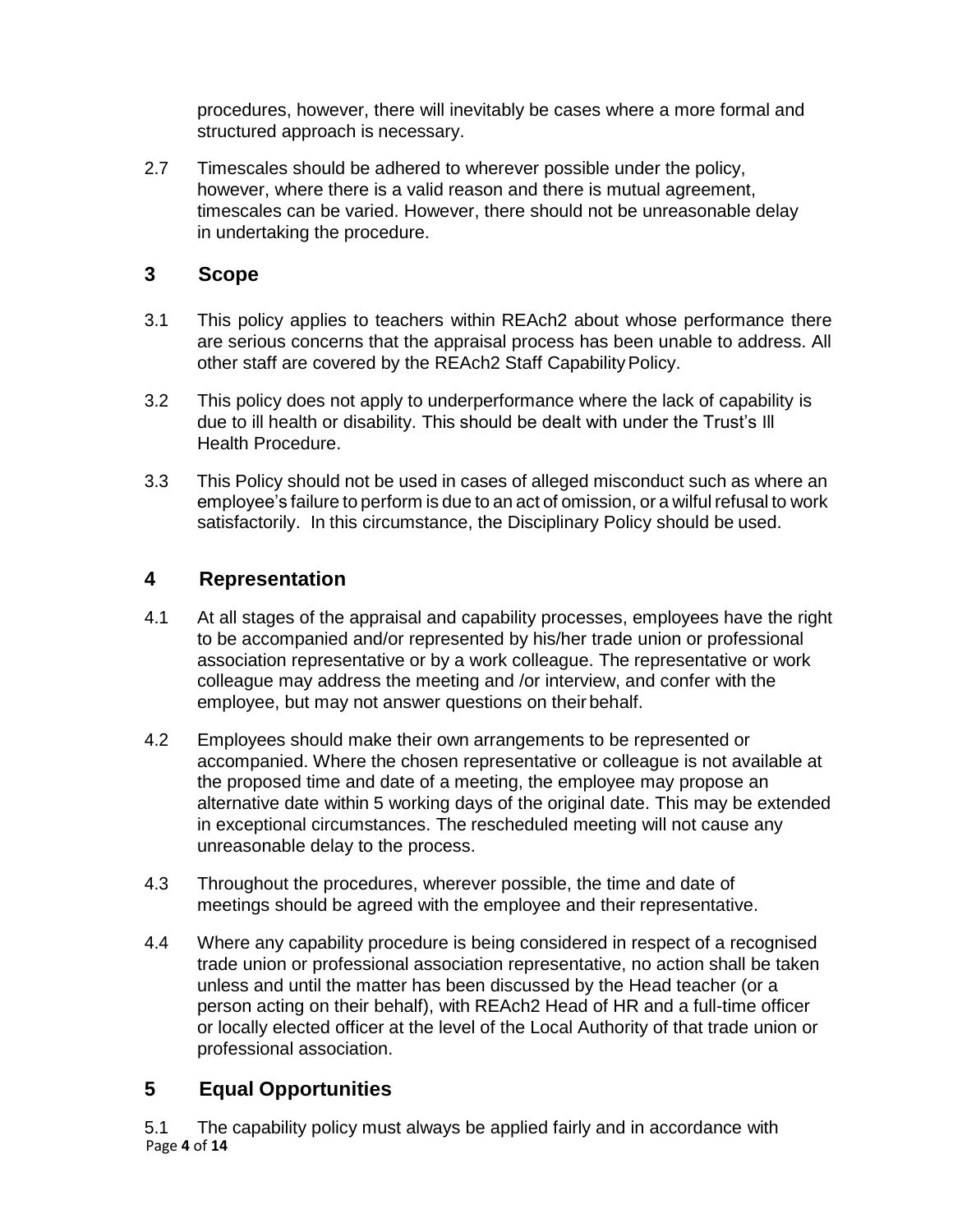employment law and REAch2 Equalities policies. The application of this policy will not directly nor indirectly discriminate against members of staff on the grounds of their gender, age, disability, gender re-assignment, marital or civil partnership status, pregnancy, maternity status, race (including colour, nationality and ethnicor national origins), religion or belief, or sexualorientation.

5.2 The application of this policy will not directly nor indirectly discriminate against members of staff on the grounds of trades union membership or activities

#### <span id="page-4-0"></span>**6 Responsibilities**

- 6.1.1 Head teachers/Line Managers are responsible for implementing the procedure when required.
- 6.2Where a Head teacher's capability is being managed, the Executive Team are responsible for implementing the procedure when required.
- 6.3 Employees are responsible for performing the duties of the post to the best of their abilities and in accordance with any specified regulations or performance standards (for example Teachers' Standards). Managers will ensure that all employees have a clearly defined and agreed job description, reviewed on a regular basis, to ensure that all employees know what is expected of them.

#### <span id="page-4-1"></span>**7 Process**

- 7.1 Whenever perceived lapses from acceptable standards of work performance arise, either through the appraisal process or otherwise, they should initially be discussed with the employee concerned by their teacher's immediate line manager.
- 7.2 Consideration must be given that cause(s) of difficulty may be due to one or more of the following:
	- the knowledge and technical skills required for the post are changing but the teacher has not acquired these new skills and knowledge:
	- circumstances outside the school are affecting the teacher's work performance, some of which may be temporary as a result of family/personal issues or short-term health problems.
	- circumstances within the school environment, for example redeployment or new or additional responsibility or perceived inadequate management support or unreasonable demands, are affecting the teacher's work performance.
- 7.3 Where, following the failure of a support plan to achieve satisfactory performance under appraisal/performance management procedures, the appraisal process is suspended and the formal process is invoked.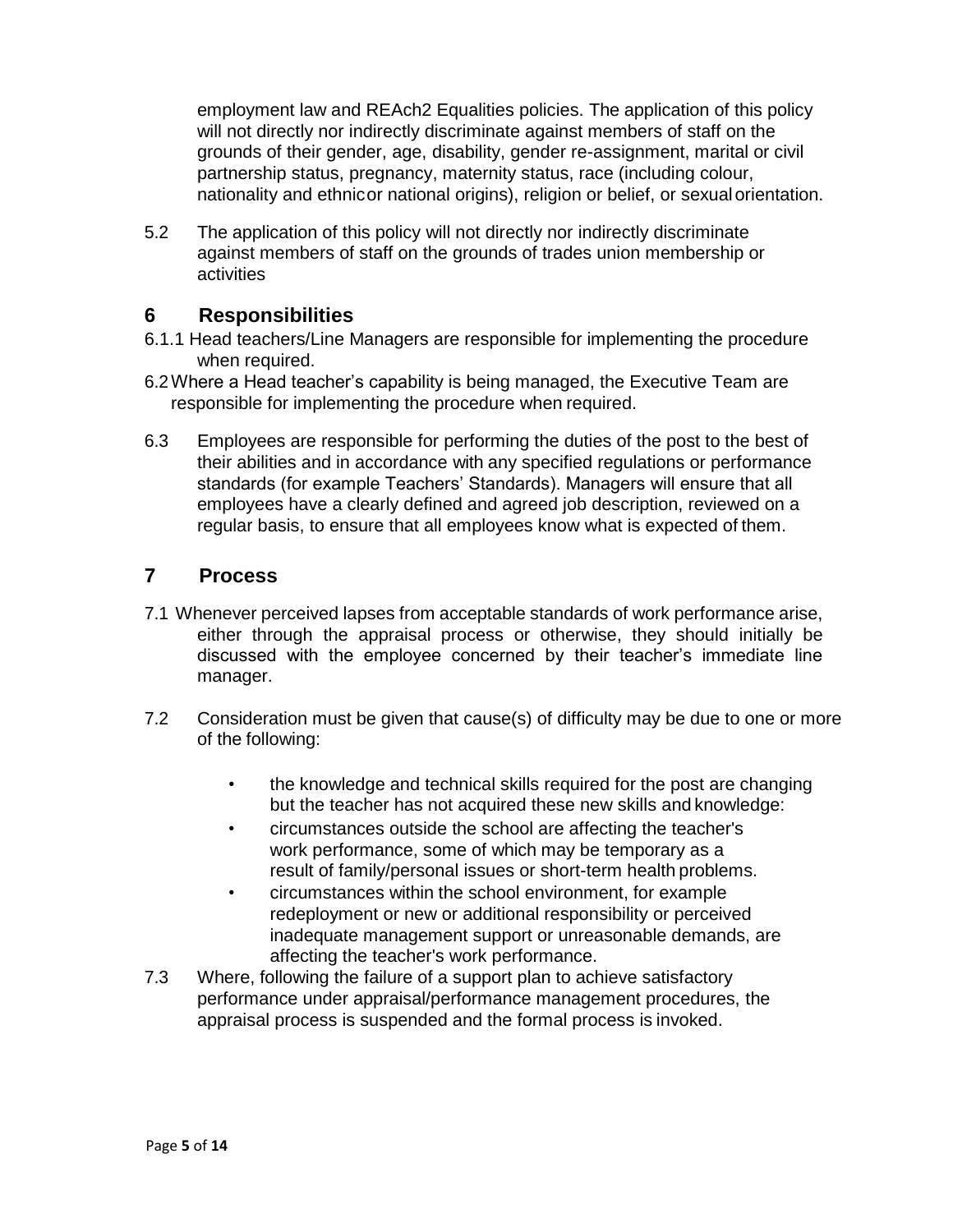# **Formal Process (S***tage 1 Support, Monitoring and Review)*

#### **8 Evidence**

- 8.1 If an employee has not raised their performance to a satisfactory level through the support plan, the evidence collected as part of the support plan process will be utilised by the Head teacher/ Line Manager in order to reach a decision on next steps.
- 8.2 If, in the most serious cases, the circumstances are such that an employee has been moved directly onto the Capability process, then significant time must be allowed for evidence to be gathered by a nominated member of the SLT (other than the Head teacher/Line Manager.
- 8.3 The employee must be advised that their performance is under review as part of formal Capability procedures
- 8.4 Once the information is gathered and the extent of the problem established the member of the senior leadership team will make a recommendation to the Principal (or line manager) based on the evidence gathered as to which of the following options is most appropriate.
	- a) No further action necessary if performance is at satisfactory standard
	- b) Arrange additional support through the appraisal procedure without using the formal procedure; or
	- c) Arrange a formal interview (formal approach for more serious cases or where informal approach has not brought about desired improvements).

#### <span id="page-5-0"></span>**9 Invite to meeting**

9.1 If a decision has been made under 8.2 C) above then the employee will be invited to a meeting with at least 5 working days' written notice as outlined in 4.2. Wherever possible the time and date of meeting should be agreed with the employee and

their representative.

The notification will include:

- Sufficient information about the concerns about performance and their possible consequences to enable the employee to prepare to answer the case at a formal capability meeting
- Copies of any written evidence connected to the concerns
- The details of the date, time and place of the meeting
- <span id="page-5-1"></span>• Advice to the employee of their right to be represented/accompanied by a trade union official or Locally Elected Officer or work colleague. • The names of those who will be at the meeting and their role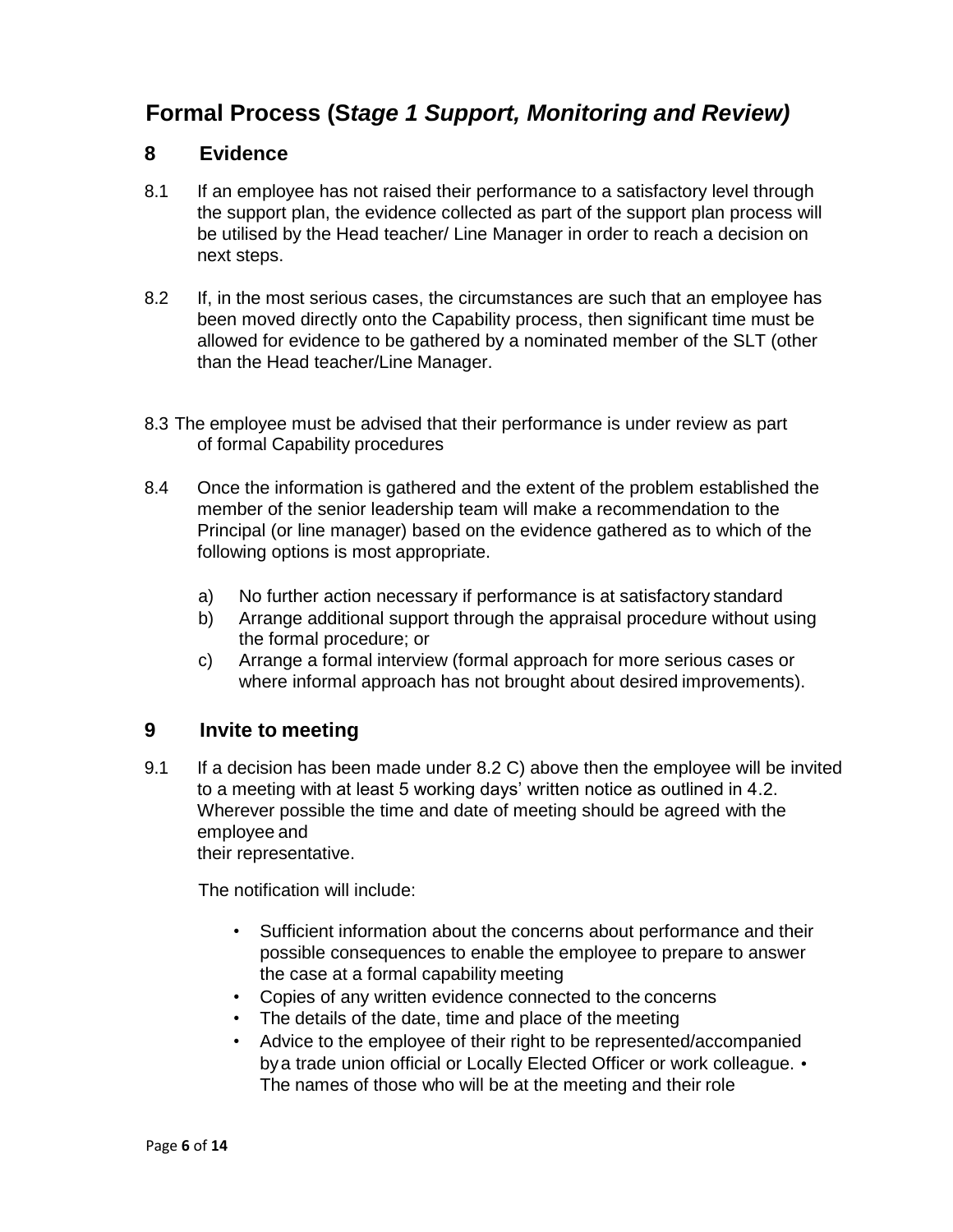## **10 Formal Capability Meeting**

- 10.1 Both management and the employee are entitled to call relevant witnesses.
- 10.2 This meeting is intended to establish the facts following a full and fair discussion with the employee having the right to put their point of view. It will be conducted by the Head teacher/ line manager. If the capability concerns are regarding a HT, the meeting will be conducted by the Executive Principal. If the concerns are regarding the Executive Principal, the meeting will be conducted by the Deputy Chief Executive of REAch2.
- 10.3 At the meeting, the concerns regarding the employee's performance will be put to them and the employee will be able to respond to those concerns ask questions, make comments and make any relevant representations.
- 10.4 Minutes will be taken of all formal meetings
- 10.5 The employee may provide new information or a different context to the evidence already collected. In this case, if it becomes clear that further investigation is required, the manager conducting the meeting will adjourn the meeting for an appropriate time to allow this to happen.
- 10.6 A decision should be made after all the facts and any representations from the employee have been considered. The Headteacher or line manager should adjourn the meeting briefly to consider the appropriate action before delivering a decisionto the employee.
- 10.7 The manager conducting the meeting may conclude that there are insufficient grounds for pursuing the capability issue and that it would be more appropriate to continue to address the remaining concerns through the appraisal process. In such cases, the capability procedure will cease, and record of the process willbe expunged from the personnel file. The management will confirm this in writing to the employee. No reference to the capability process will be made by the management.
- 10.8 If a decision is made to continue with the formal capability procedure then the manager will :
	- Identify the underperformance
	- Identify what action (including support provided under the appraisal process) has been taken to date and what the outcome was
	- Give clear guidance on the improved standard of performance needed to ensure that the employee can be removed from formal capability procedures at the earliest opportunity (this may include the setting of new reasonable and achievable objectives focused on the specific weaknesses that need to be addressed, any success criteria that might be appropriate and the evidence that will be used to assess whether or not the necessary improvement has been made)
	- Discuss with the employee the possibility of redeployment to another role
	- Seek to agree with the employee and their representative the support that will be available to help the employee improve their performance. If no agreement is reached then the Head teacher (or line manager) will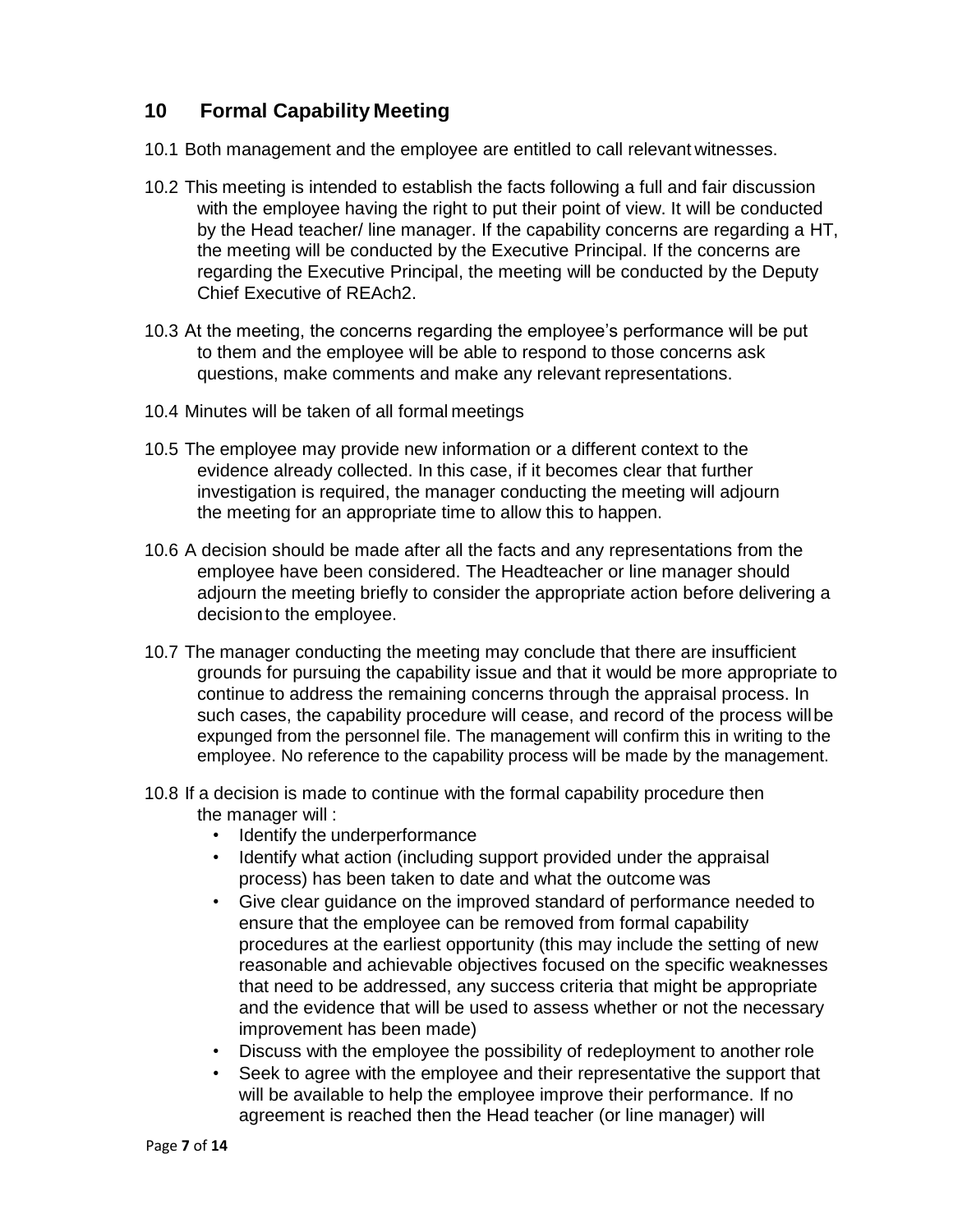determine the nature of the support.

- Support may include training and will always be constructive and not limited to monitoring or observations.
- Set out the timetable for improvement and explain how performance will be monitored and reviewed. The timetable for this will depend on the circumstances of the individual case. In this Trust, the standard set review period is normally 6 weeks, however, in exceptional circumstances it could be up to 8 but no less than 4. This would follow discussion and the seeking of agreement of the employee. The period will be reasonable and proportionate and should provide sufficient opportunity for an improvement to be made. The criteria and timing for measuring the success of the new target/s should also be clear and explicit, In addition, there should be a review towards the progress of the targets at the half-way-point of the time periodallowed.
- Agree the date of the review meeting.
- Where it is felt that some but insufficient progress is being made, the person conducting the meeting will also inform the employee formally that although significant progress has been made, it is insufficient to bring the capability process to an end, and as a result, a further extension of the process will take place.
- The employee will also be informed formally that, in the worse case, dismissal may result.
- In very serious cases, where performance issues have been dealt with previously under the formal capability procedure, this could be done via a final written warning (advice must be sought from REAch2 HR where this is being considered). The employee will also be informed where this is the case.
- 10.9 The minutes, and a copy of the programme of action shall be sent to the employee within 5 working days of the meeting together with a copy for the representative, if applicable. The employee and the rep may then correct the minutes if they believe they are inaccurate or incomplete. A record of this should be attached to the original minutes.
- 1.10 Where a warning is issued, the employee will be informed in writing of the matters covered in the bullet points above and given information about the timing and handling of the review stage and the procedure and time limits for appealing against the warning.

#### <span id="page-7-0"></span>**11 Monitoring and Review Period following a capabilitymeeting**

11.1 A performance monitoring and review period will take place following the formal capability meeting. This will be in adherence with the timescales set out above and determined at the initial formal capability meeting. Monitoring, evaluation, guidance and support will continue to be sympathetic and supportive during this period. Following this period, the employee will be invited to a Formal Review Meeting (see Section 11 below) unless s/he had been issued with a final written warning (under section 9.8) in which case s/he will be invited to a Decision Meeting.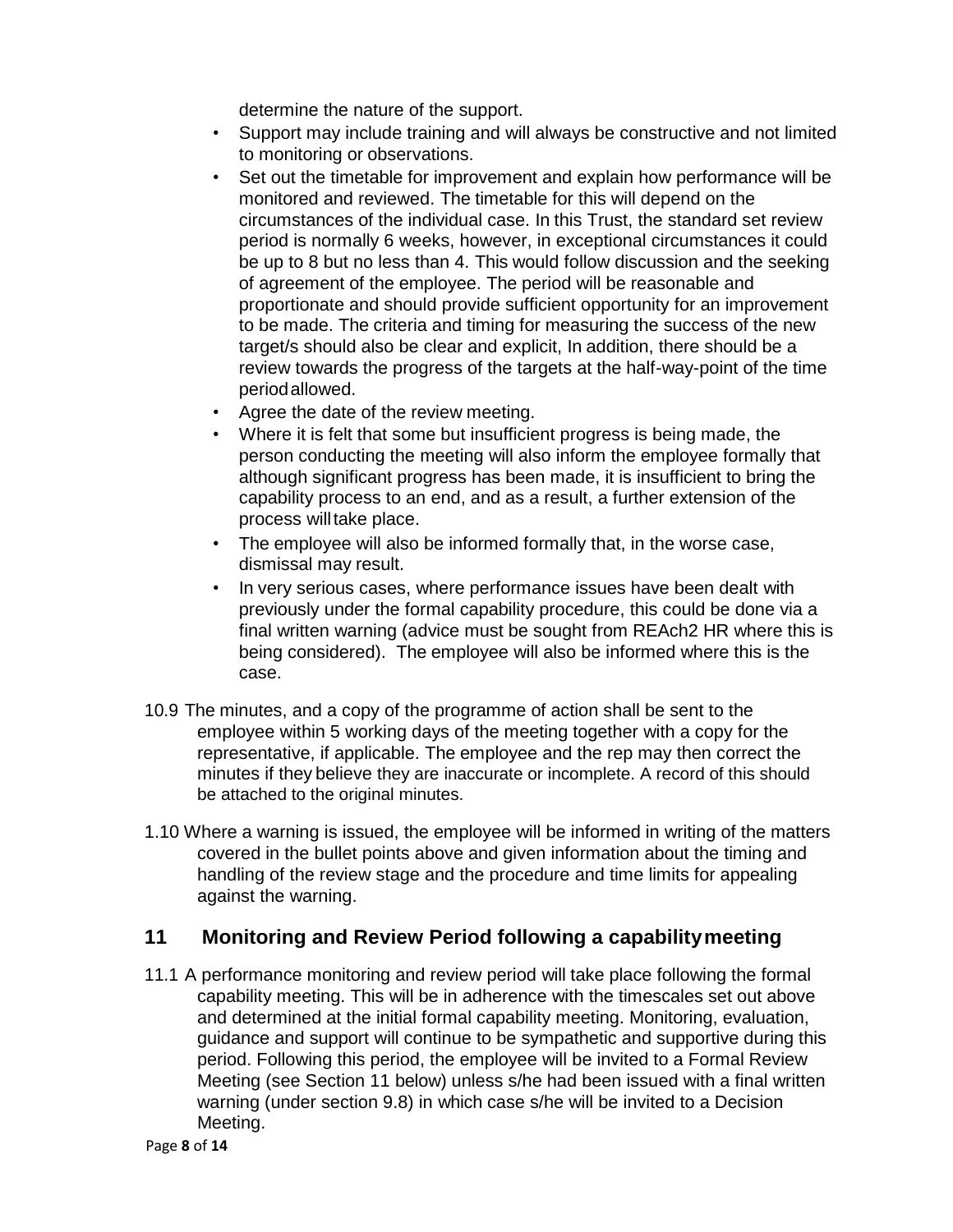#### <span id="page-8-0"></span>**12 Formal Capability Review**

- 12.1 At least 5 working days written notice will be given of the Formal Capability Review meeting and the notification will include the following:
	- Date and time of the meeting
	- Venue
	- The employee's right to be accompanied/represented by a trade union official or locally elected Officer or work colleague.

The meeting will be conducted by the Head teacher/ Line manager.

- 12.2 Wherever possible the time and date of meeting should be agreed with the employee and their representative.
- 12.3 If the person conducting the meeting is satisfied that the employee has made sufficient improvement, the capability procedure will cease and the appraisal process will restart.
- 12.4 If some progress has been made and there is confidence that more is likely, a further monitoring and review period will be set of between 4-8 weeks. Whatever time period is agreed at the meeting must be realistic in terms of helping the teacher to meet the agreed targets.
- 12.5 If no or insufficient improvement has been made during the monitoring and review period, the employee will receive a final written warning before a further monitoring and review period is set. Agreement will be sought regarding the time period and further support will be at the meeting, taking on board the views of both parties*.* If agreement cannot be reached the view of the Head teacher/ Line Manager will be implemented.
- 12.6 If no or insufficient improvement has been made and the employee has already received a final written warning, they will be invited to a Decision meeting to consider their continued employment on the grounds of capability. The employee will be given at least 10 working days' notice of the Decision meeting. Sympathetic consideration will be given to any reasonable request for postponement in order to allow representation or where there are other extenuating circumstances. The same rights to representation will apply here as to the other stages of the Capability process.
- 12.7 Minutes will be taken of the meeting and a copy of these will be sent to the employee. Where a final written warning is issued, the employee will be informed in writing that failure to achieve an acceptable standard of performance (within the set timescale), may result in dismissal. They will be provided with written information about the further monitoring and review period as in section 12.4 and the procedure and time limits for appealing against the final written warning.
- 12.8 At the end of the further monitoring and review period, the employee will be invited to a decision meeting.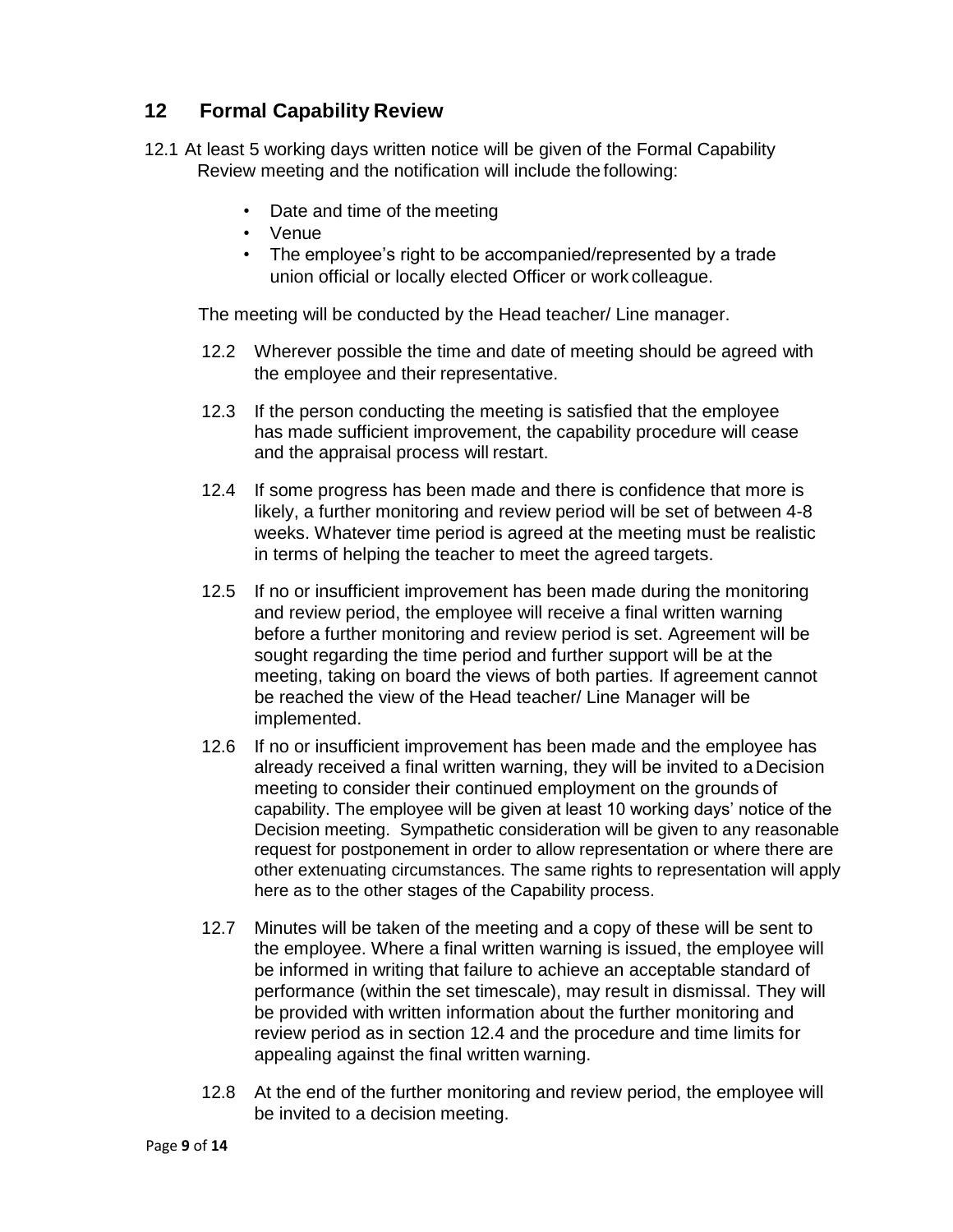#### <span id="page-9-0"></span>**13 Decision Meeting**

- 13.1 At least 10 working days written notice must be given to the employee of the Decision Meeting, and the notification will include the following:
	- Date and time of the meeting
	- Venue
	- The employee's right to be accompanied/represented by a trade union official or locally elected officer or work colleague
	- 13.2 Wherever possible the time and date of meeting should be agreed with the employee and their representative.
	- 13.3 The meeting will be conducted by a panel of three governors not previously involved in the case. The three governors should be independent, and could be from schools other than the school where the employee works
	- 13.4 If an employee fails to attend the Decision meeting, it will be held in their absence, unless the Meeting panel agree to postpone the meeting following receipt of valid reason for absence.
	- 13.5 The meeting panel will have before them copies of all relevant papers that will be referred to in the meeting, including any submitted by the employee. Any evidence the employee wishes to present, should be made available to the panel at least 2 working days before the meeting date. If this is not possible, it could be considered on the day.
	- 13.6 At the meeting, the panel will consider whether the employee's performance falls below the standard required. They will also satisfy themselves whether adequate support mechanisms have been offered to the employee, and ensure that all reasonable alternatives to dismissal, such as redeployment have been exhausted.
	- 13.7 Where the panel feel that acceptable improvement has been made, and an acceptable standard of performance has been achieved during the process, the capability process will end and the appraisal process will restart. The manager will confirm this in writing to the employee. No future reference to the capability procedure will be made by the management.
	- 13.8 Where performance is deemed to have improved, but not quite reached the required standard, and where there is confidence that following a further monitoring period it will reach an acceptable standard, then a further monitoring period of no more than 4 weeks will be put in place. There will be a further Decision meeting following that period.
	- 13.9 Where the panel believe that no/insufficient progress has been achieved nor will it be following an extended monitoring period, the employee will be informed that they will be dismissed from their employment with the Trust on the grounds of capability. The employee will be informed of the date on which the employment contract will end, the appropriate period of notice and of their right to appeal.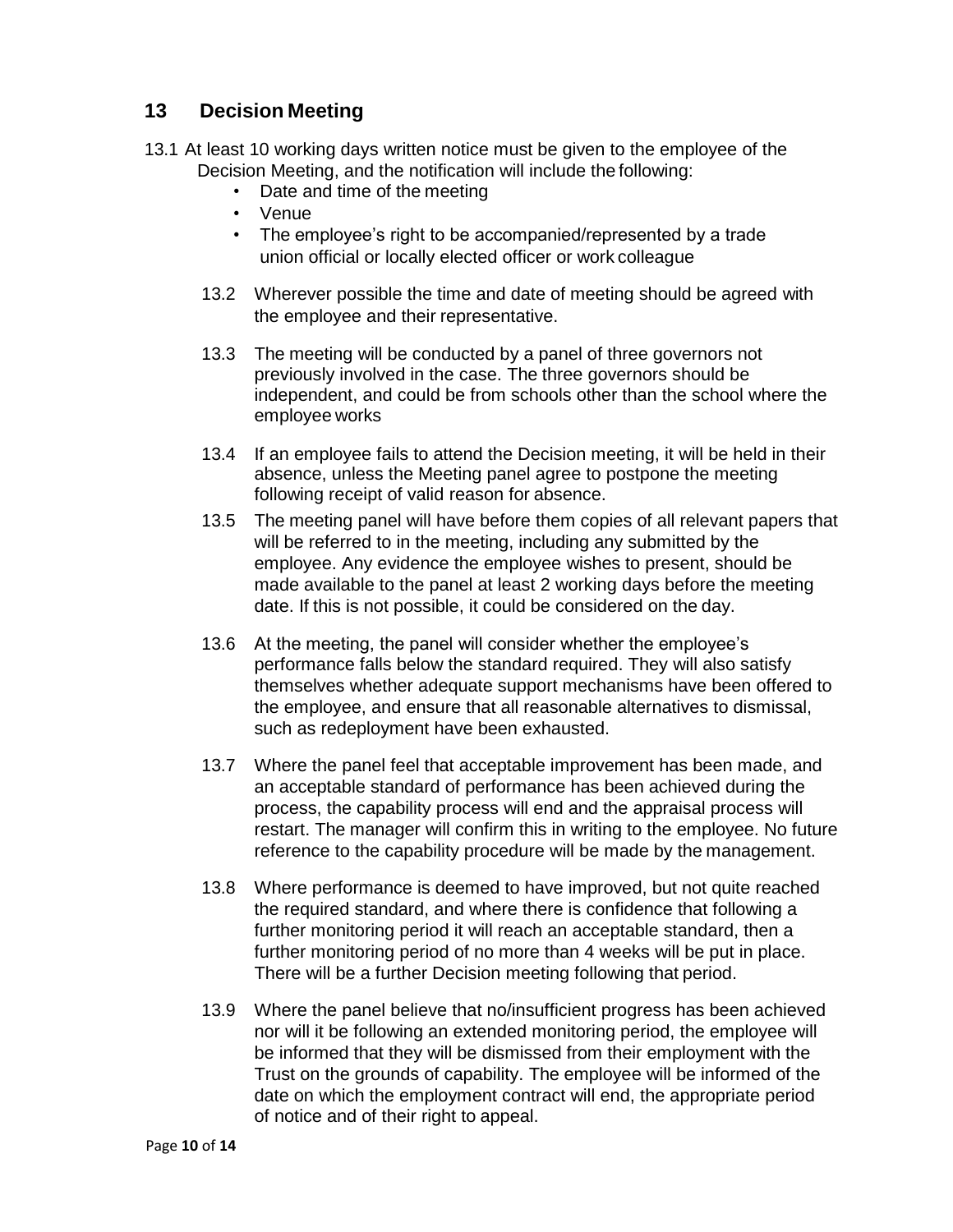13.10 The employee will receive a copy of the notification as above, in writing.

#### <span id="page-10-0"></span>**14 Appeal**

- 14.1 An employee can appeal against any formal action taken against them as a result of this procedure if they feel it is wrong or unjust. The appeal must be made in writing and sent to the Chair of the Decision Meeting Panel. The appeal must be made in writing and received within 10 working days of receipt of the notification of the formal action taken against them.
- 14.2 The appeal letter must set out the grounds for appeal. A template letter including the normal grounds of appeal is provided at Appendix 1
- 14.3 The appeal will be heard without unreasonable delay and the employee must be given 5 working days' notice of the date of the Appeal Hearing. This can be rearranged in line with conditions set out relating to the other meetings in this process.
- 14.4 The appeal will be heard by a panel of three governors including at least 1 MAT Board member with no previous involvement with the case. The three governors must be independent, and could be from schools other than the school where the employee works
- 14.4 Arrangements, notification and production of documentation, the right to representation and the procedure for the appeal will be the same as those for the Decision Meeting
- 14.5 Appeals will normally be re-hearings in order to consider the reasonableness of the decision made and to examine any new evidence or claims of procedural irregularity. However, where the grounds of appeal are on a narrow procedural point, the Appeal panel may rule on the specific point rather than re-examine the entire case
- 14.6 The employee will be informed in writing of the outcome of the Appeal Hearing as soon as possible.
- 14.7 There is no further right of appeal against thesanction/dismissal.

#### <span id="page-10-1"></span>**15 General Principles underlying this policy**

15.1 **ACAS** Code of Practice on Disciplinary and Grievance Procedures

This policy will be implemented in accordance with the provisions of the ACAS Code of Conduct

15.2 **Confidentiality** – The capability process will be treated confidentially. However, the desire for confidentiality does not override the need for the Head teacher/ line manager and (where relevant) the LGB to quality assure the operation and effectiveness of the performance management system.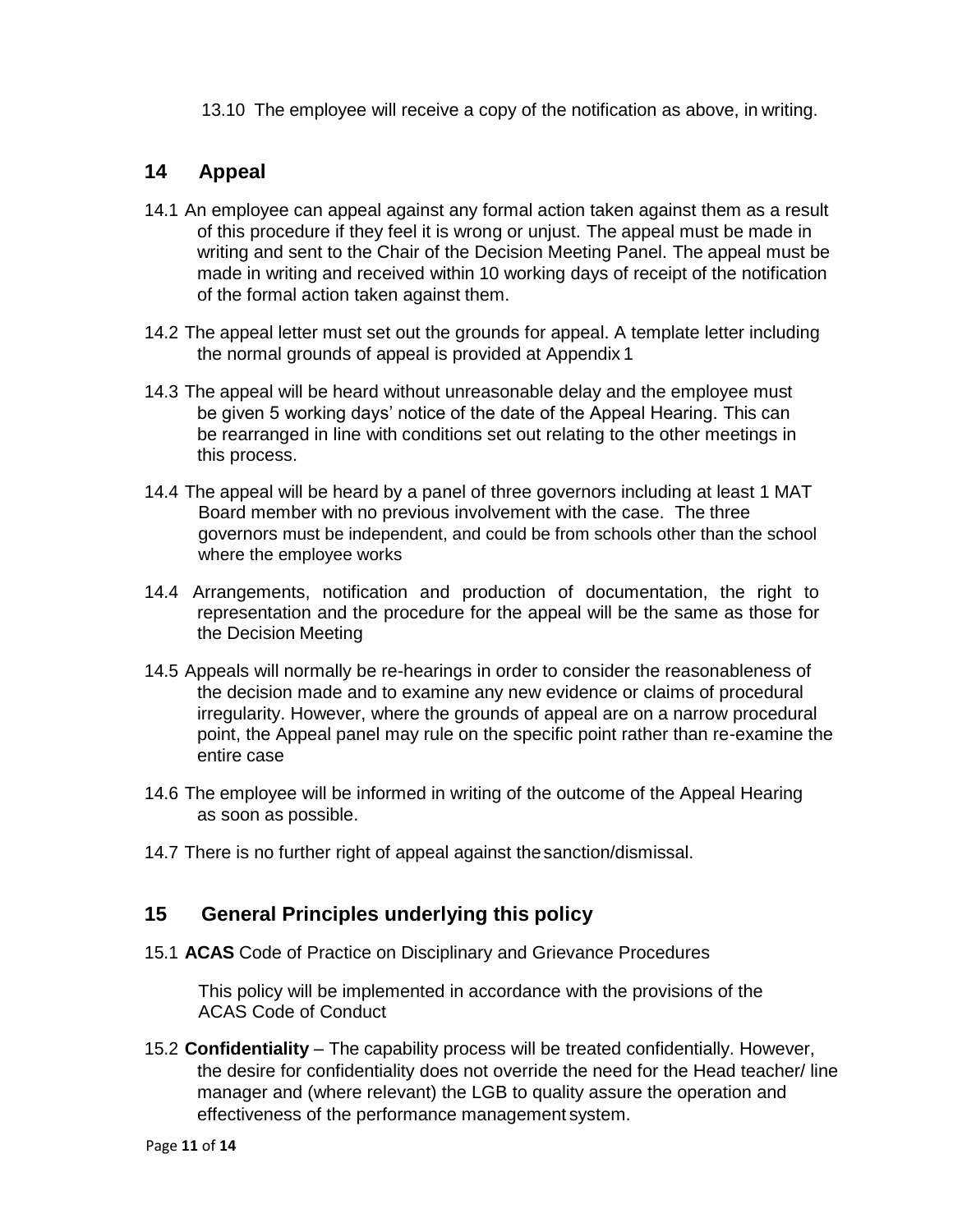- 15.3 **Delegation**  Normal rules of the Scheme of Delegation apply in respect of delegation of functions by the LGB and Head teachers
- 15.4 **Grievances**  where an employee raises a grievance during the capability process, the capability process may be temporarily suspended in order to deal with the grievance. Where the grievance and capability cases are related it may be appropriate to deal with both issues concurrently.
- 15.5 **Sickness**  If long term sickness absence appears to have been triggered by the commencement of monitoring or a formal capability procedure, the case will be dealt with in accordance with the REAch2 Sickness Absence Policy and the employee will be referred immediately to the Occupational Health Service to assess the employee's health and fitness for continued employment and the appropriateness or otherwise of continuing with monitoring or formal procedures. Consideration must be given to the period of absence being excluded from the period given for support, monitoring and review)
- 15.6 **Monitoring and Evaluation**  The LGB and HT (or Line Manger and Trust Board where relevant) will monitor the operation and effectiveness of the Performance management arrangements. They will report on these to the MAT Board and REAch2 Trust Board as required. In developing, applying and evaluating this policy we will monitor the impact on different groups of people with protected characteristics

in line with the Trust's Equal Opportunities Policy. This will ensure that all actions taken are undertaken fairly.

15.7 **Retention** – The LGB and Head Teacher (or Line Manger and Trust Board where relevant) will ensure that all written capability records are retained in a secure place. It is the manager's responsibility to ensure that HR has a copy of all relevant documents. All records will be kept in accordance with the Data Protection Act 1998 and will be kept no longer than necessary.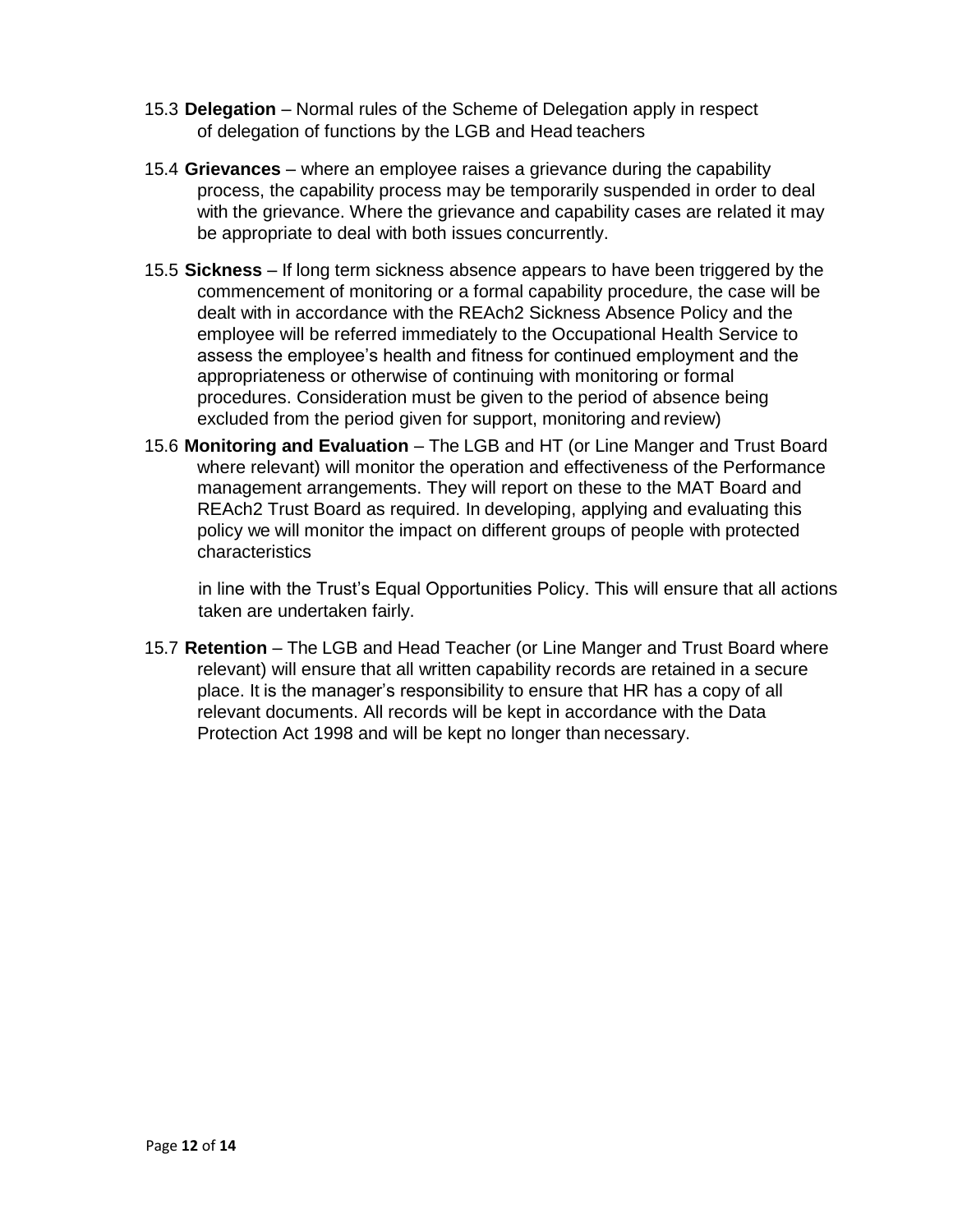Appendix 1

Template Appeal Letter

[Name] [Address] [Date]

Dear [Insert name],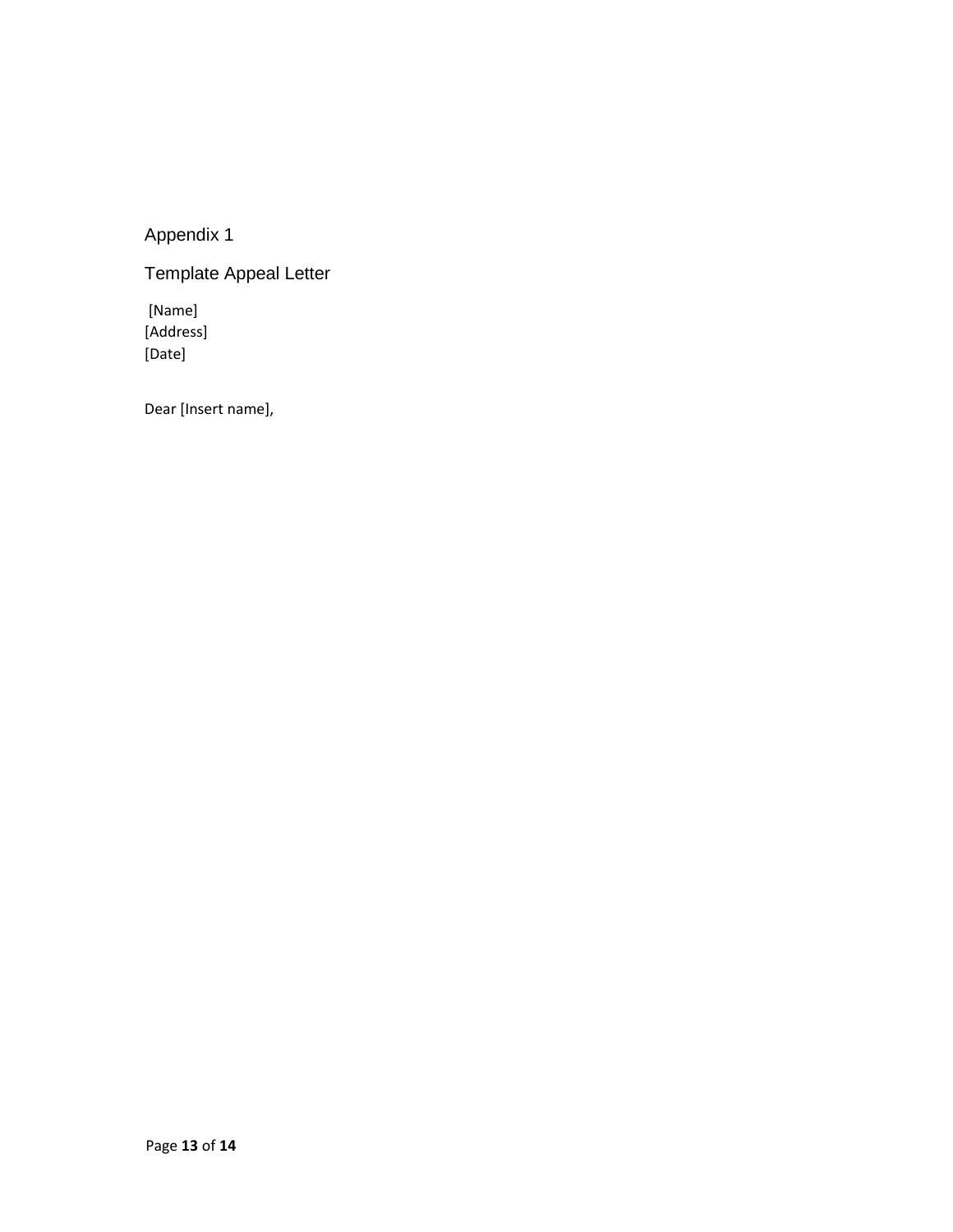#### **Appeal against outcome of [Insert title/details] under the [Insert School Name and Relevant Procedure]**

I would like to appeal against the outcome of the [insert details] held on [insert date] on the following grounds:

|   | <b>Grounds for Appeal</b>                                                                                                                                                           | <b>Mark</b> |
|---|-------------------------------------------------------------------------------------------------------------------------------------------------------------------------------------|-------------|
|   |                                                                                                                                                                                     | Y - Yes or  |
|   |                                                                                                                                                                                     | X - No      |
| 1 | There were procedural irregularities which may have<br>prejudiced the decision                                                                                                      |             |
| 2 | The Panel took into account and relied upon irrelevant<br>evidence, facts or factors, which may have materially<br>affected their decision                                          |             |
| 3 | The Panel failed to take into account and rely upon<br>relevant evidence, facts or factors, which may have<br>materially affected their decision                                    |             |
| 4 | concerning the<br>employee's<br>[Insert<br>Criticisms<br>procedure title e.g. capability concerns] were not<br>adequately<br>investigated<br>or<br>sufficiently<br>substantiated    |             |
| 5 | New evidence or information has come to light                                                                                                                                       |             |
| 6 | The Panel's decision was unreasonable given the<br>evidence and facts, mitigating circumstances<br>including the employee's length of service which were<br>presented at the hearin |             |

**A. Please enter details of appeal under each or the relevant applicable sections below, clearly labelling any documents referred to and attaching as Appendices with thisdocument.**

**1. There were Procedural Irregularities which may have prejudiced the decision** [Insert Details or N/A if

Section does not apply]